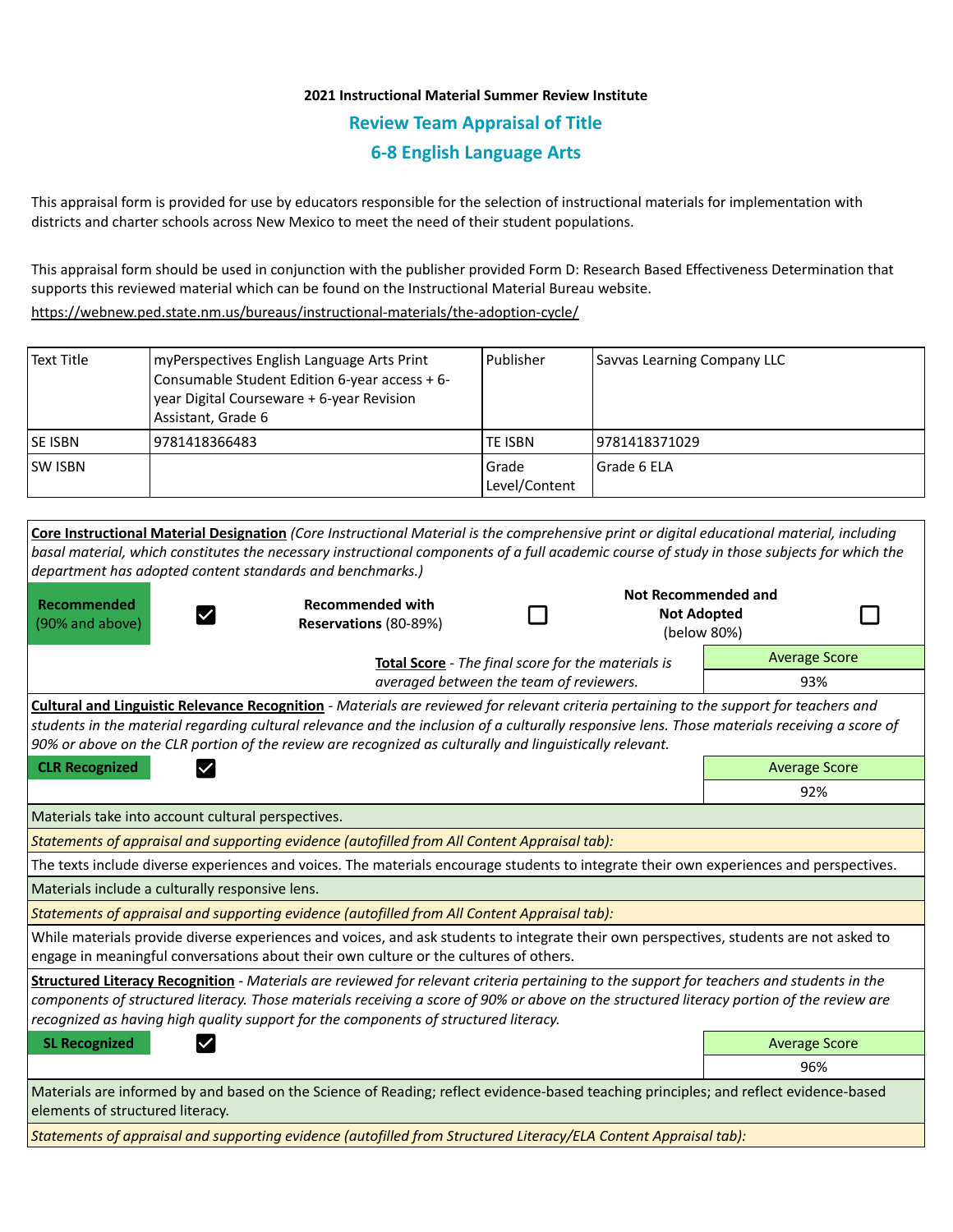Materials include grade-level appropriate word studies that involve the teaching of Greek and Latin roots and affixes. The progression of language skills is well supported and reflective of differing reading levels.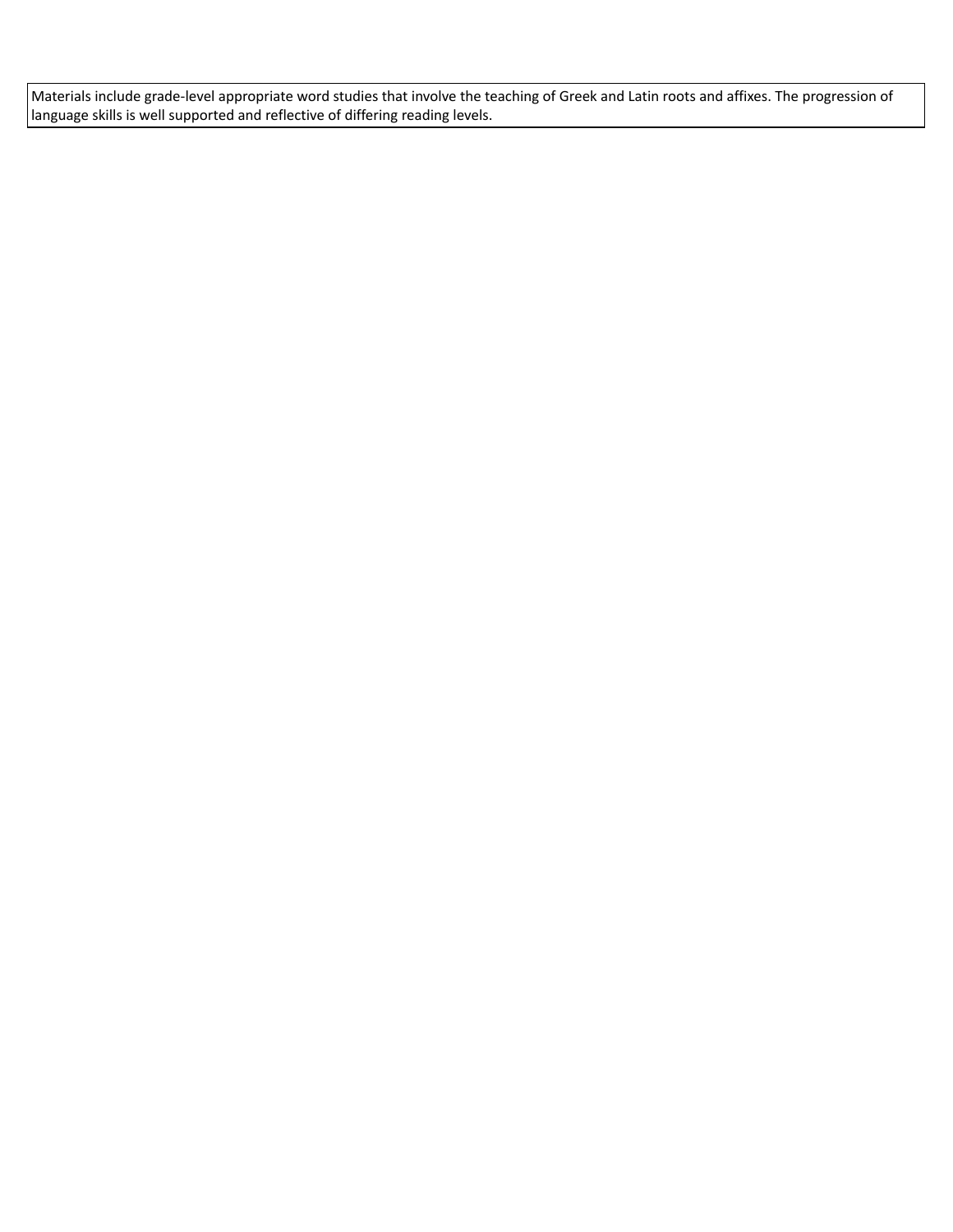**Standards Review** *- Materials are reviewed for alignment with the state adopted content standards, benchmarks and performance standards.*

Average Score

92%

Materials align with grade level ELA standards overall.

*Statements of appraisal and supporting evidence:* 

Materials align with grade level standards, and standards appear multiple times throughout the units.

Materials align to reading standards.

*Statements of appraisal and supporting evidence:* 

Materials align to reading standards. All reading informational and reading literature standards are addressed through texts that represent a range of text complexities and approaches.

Materials align to writing standards.

*Statements of appraisal and supporting evidence:* 

Writing standards are taught multiple times throughout the five units. They are scaffolded to support student success.

Materials align to speaking and listening standards.

*Statements of appraisal and supporting evidence:* 

In the materials, students are required to engage in a variety of speaking and listening tasks though partner work, small group conversations, and performance tasks.

Materials align to language standards.

*Statements of appraisal and supporting evidence:* 

In the materials, the language standards were scaffolded through a mentor text, provided space for students to practice with the standard in isolation, then utilized the standard in the context of a larger piece of writing.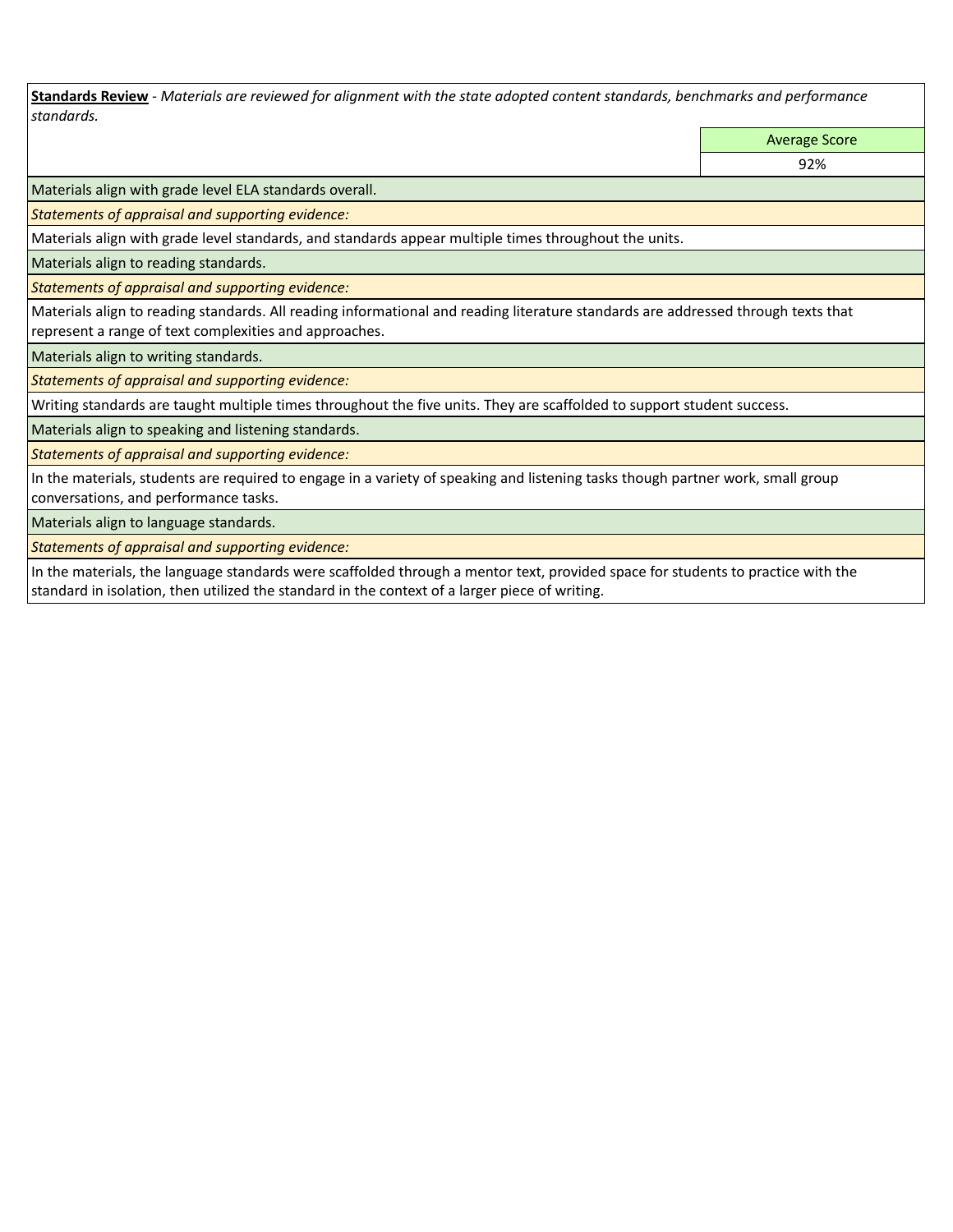**Structured Literacy Review** *- Materials are reviewed for relevant criteria pertaining to the support for teachers and students in the components of structured literacy.*

Average Score

96%

Materials are informed by and based on the Science of Reading; reflect evidence-based teaching principles; and reflect evidence-based elements of structured literacy.

*Statements of appraisal and supporting evidence:*

Materials include grade-level appropriate word studies that involve the teaching of Greek and Latin roots and affixes. The progression of language skills is well supported and reflective of differing reading levels.

**ELA Content Review** *- Materials are reviewed for relevant criteria pertaining to the support for teachers and students in the specific content area reviewed.*

Average Score

99%

Materials provide a selection and range of high-quality texts worthy of students' time and attention, exhibiting exceptional craft and thought and/or providing useful information.

*Statements of appraisal and supporting evidence:* 

There are a wide range of texts and noteworthy authors represented including memoirs, poetry, comic strips, magazine articles, blogs, short stories and novel options to interest a variety of readers. The text selections are also a balance between canonical and modern works.

Questions in the materials are high-quality text-dependent and text-specific questions. The overwhelming majority of these questions are text-specific and draw student attention to the particulars in the text.

*Statements of appraisal and supporting evidence:* 

Text-dependent questions ask students to connect, infer, interpret and synthesize information from the text, supporting their ideas with evidence.

Materials provide scaffolding and supports to enable students' learning of English language arts.

*Statements of appraisal and supporting evidence:* 

Materials provide a variety of charts, handouts, and graphic organizers at varying levels to scaffold students' learning of English language arts.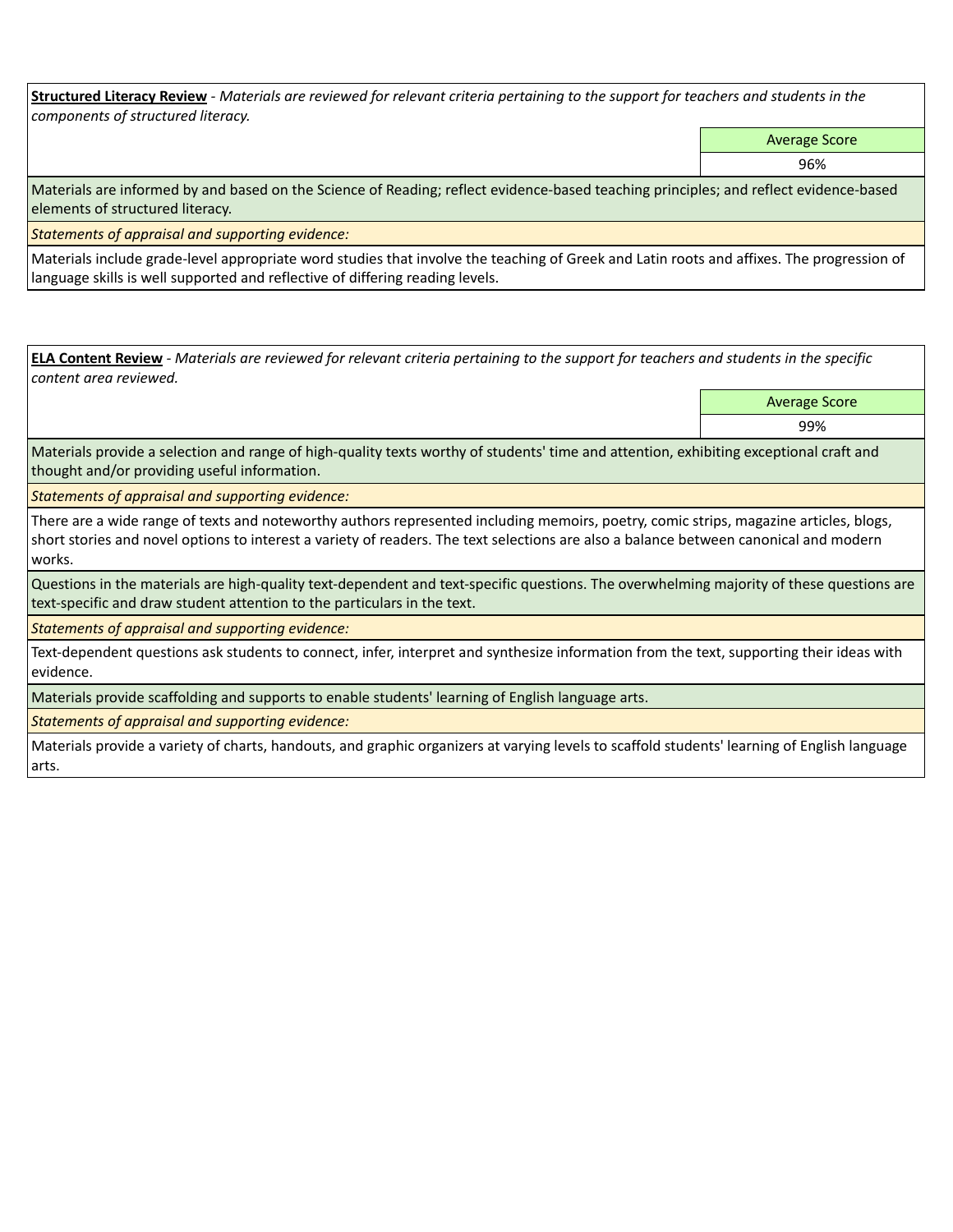**All Content Review** *- Materials are reviewed for relevant criteria pertaining to the support for teachers and students in the material regarding the progression of the standards, lesson structure, pacing, assessment, individual learners and cultural relevance.*

Average Score

94%

Materials are coherent and consistent with the standards that all students should study in order to be college and career ready.

*Statements of appraisal and supporting evidence:*

The materials align smoothly with the standards for this grade level. The themes are vertically aligned 6-12, challenging students to think critically about varying perspectives and preparing them for the future.

Materials are well designed and take into account effective lesson structure and pacing.

*Statements of appraisal and supporting evidence:*

All units are consistently designed, following the gradual release model of whole class learning, small group learning, and independent learning. The units are also designed to integrate the language standards, writing, and speaking and listening into each section of each unit. A suggested pacing guide supports educators in planning instruction for each unit.

Materials support teacher planning, learning, and understanding of the standards.

*Statements of appraisal and supporting evidence:*

Each page of the teacher's guide includes resource to support varying student levels related to the lesson. Prior to teaching each text, strategies are included to support above and below level learners. The "Decide and Plan" section of each unit provides a cyclical look at each unit providing teaching strategies, analysis, and identifying the need to reteach or move forward.

Materials offer teachers resources and tools to collect ongoing data about student progress on the standards.

*Statements of appraisal and supporting evidence:*

The units include performance tasks, and performance-based assessments are integrated into the whole class, small group, and independent sections of the units. Assessments for each selection are included in the Realize online platform, as well as standards-based assessments for each unit, beginning-of-year, middle-of-year, and end-of-year assessments.

Materials support effective use of technology to enhance student learning.

*Statements of appraisal and supporting evidence:*

There are many opportunities for technology integration into both the lessons, projects, and assessments. The materials offer extension activities that also require students to integrate technology. The Realize platform offers the entire text in a digital format, which allows students to annotate text and take notes in the text.

Materials can be easily customized for individual learners.

*Statements of appraisal and supporting evidence:* 

The teacher's manual offers suggestions for customizing instruction for individual learners. The assessments are also customizable so teachers can get the data they need to drive instruction. During independent learning, students can self-select texts. Trade books are easily integrated into the design of each unit.

Materials give all students extensive opportunities and support to explore key concepts.

*Statements of appraisal and supporting evidence:*

Units are scaffolded to release responsibility for the learning to the student, providing all students with multiple opportunities to explore a variety of concepts.

Materials take into account cultural perspectives.

*Statements of appraisal and supporting evidence:*

The texts include diverse experiences and voices. The materials encourage students to integrate their own experiences and perspectives.

Materials include a culturally responsive lens.

*Statements of appraisal and supporting evidence:*

While materials provide diverse experiences and voices, and ask students to integrate their own perspectives, students are not asked to engage in meaningful conversations about their own culture or the cultures of others.